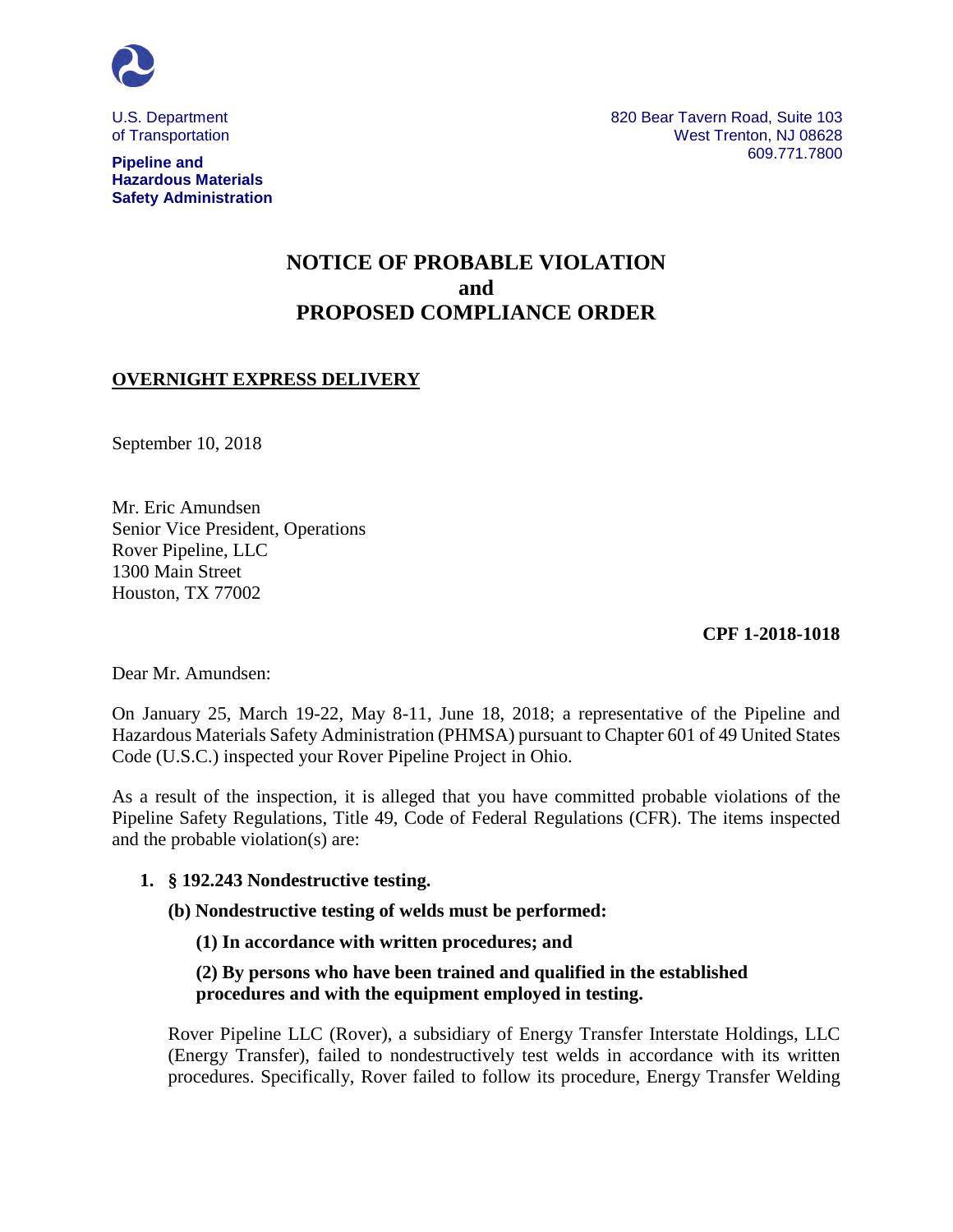Standards Document No. 060 (ETWS.060) effective 02/01/2017, which describes the nondestructive examination (NDE) requirements for welds.

ETWS.060 Section 4 Nondestructive Examination, paragraph 4.3 NDE Frequency General/Auditing states in part (emphasis added):

**…** 

• *If NDE is performed by the pipeline contractor or by a subcontractor hired by the contractor, NDE auditing is required.* 

- *The requirements for NDE auditors are as follows:*
- o *NDE auditors shall be independent from the company providing NDE services.*
- o *Auditors shall be a qualified RT or RTFI Level II or III.*

o *Auditors shall have a valid acceptable near-visual acuity test certificate within the previous 12 month period.* 

• *The NDE auditor is appointed by the Company and has authority for final acceptance/rejection of NDE interpretation.*

**…** 

In addition, Paragraph 4.6 Nondestructive Examination Procedures and Personnel states (emphasis added):

*Nondestructive examination of welds must be performed in accordance with written and qualified procedures by persons who have been trained and qualified in the established procedures and with the equipment employed in the examination. The method of examination shall be such that discontinuities that adversely affect the integrity of the weld are clearly indicated.* 

### *NDE personnel shall:*

• *Be certified as Level II or III in the applicable inspection method in accordance with American Society for Nondestructive Testing, Recommended Practice SNT-TC-1A.* 

• *Provide copies of their current certifications.*

• *Have in their possession and be familiar with the applicable acceptance criteria as defined herein.* 

• *Have in their possession and be familiar with Energy Transfer's current welding standards that apply to their scope of work.* 

During follow-up investigation of a 12/17/2017 girth weld failure that occurred during post construction hydrostatic testing on the Sherwood Lateral – South test segment SW-7, the inspector noted that a project NDE film auditor responsible for 100% review of weld radiographs on the Rover Project Sherwood Lateral was not SNT TC-1A certified nor RT qualified in the applicable RT inspection method, as required by ETWS.060. Further investigation and follow-up with Rover noted that the operator was unable to produce any verifiable RT qualification experience for said auditor, and the operator immediately commenced remediation efforts. The finding prompted expanded information requests which resulted in identification of an additional 9 Rover Pipeline project NDE auditors not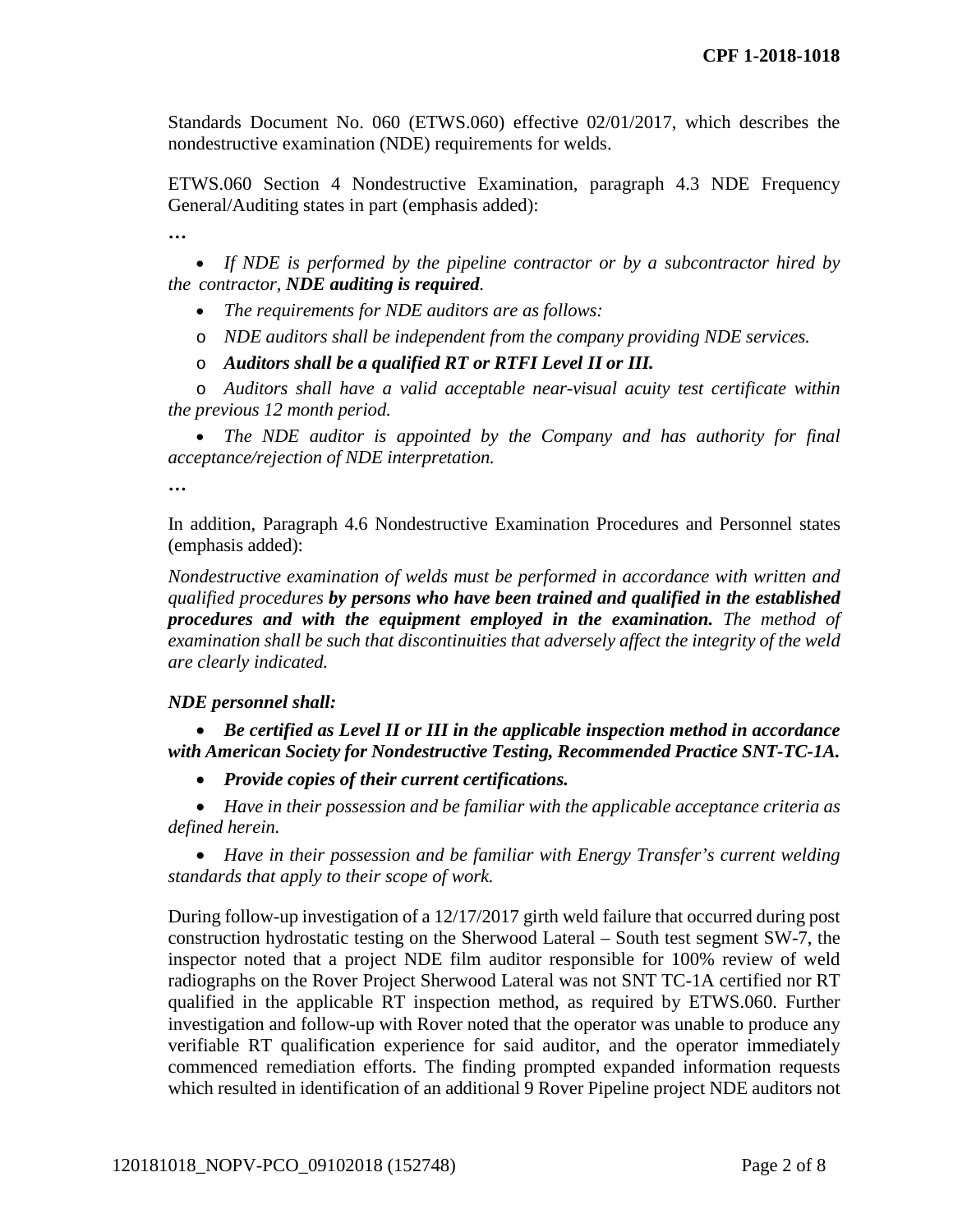meeting the requirements of ETWS.060. (see Exhibit A-01\_Rover NDE Auditing Rev\_1c\_Rover Pipeline NDE Auditor Qualifications Memo\_Revised\_04062018).

Therefore, Rover failed to nondestructively test welds in accordance with its written procedures, and by persons who have been trained and qualified in the established procedures and with the equipment employed in testing, per the requirement of § 192.243.

### **2. § 192.303 Compliance with specifications or standards.**

# **Each transmission line or main must be constructed in accordance with comprehensive written specifications or standards that are consistent with this part.**

Rover failed to incorporate comprehensive written specifications or standards that are consistent with 49 CFR Part 192 during construction of the Rover Pipeline Project (Project) - specifically, the requirements prescribed in § 192.309 Repair of steel pipe.

Section 192.309 Repair of steel pipe states in part:

…

(b) Each of the following dents must be removed from steel pipe to be operated at a pressure that produces a hoop stress of 20 percent, or more, of SMYS, unless the dent is repaired by a method that reliable engineering tests and analyses show can permanently restore the serviceability of the pipe:

(1) A dent that contains a stress concentrator such as a scratch, gouge, groove, or arc burn.

(2) A dent that affects the longitudinal weld or a circumferential weld.

(3) In pipe to be operated at a pressure that produces a hoop stress of 40 percent or more of SMYS, a dent that has a depth of:

(i) More than ¼ inch (6.4 millimeters) in pipe 12¾ inches (324 millimeters) or less in outer diameter; or

(ii) More than 2 percent of the nominal pipe diameter in pipe over 12 3/4 inches (324 millimeters)

…

During review of post construction caliper run data for the Project and associated construction standards titled Energy Transfer Engineering Standards—Interstate/Intrastate, Volume 4 Pipeline Construction, Effective Date 02/01/2017 the inspector noted that Rover failed to incorporate the code requirements for the disposition of dents meeting criteria prescribed under § 192.309 (b)(2) within its construction standards. Specifically, the construction standards failed to include a requirement for the removal or repair of any dent that affects the longitudinal weld or a circumferential weld.

Therefore, Rover failed to construct the Project in accordance with comprehensive written specifications or standards that are consistent with 49 CFR Part 192.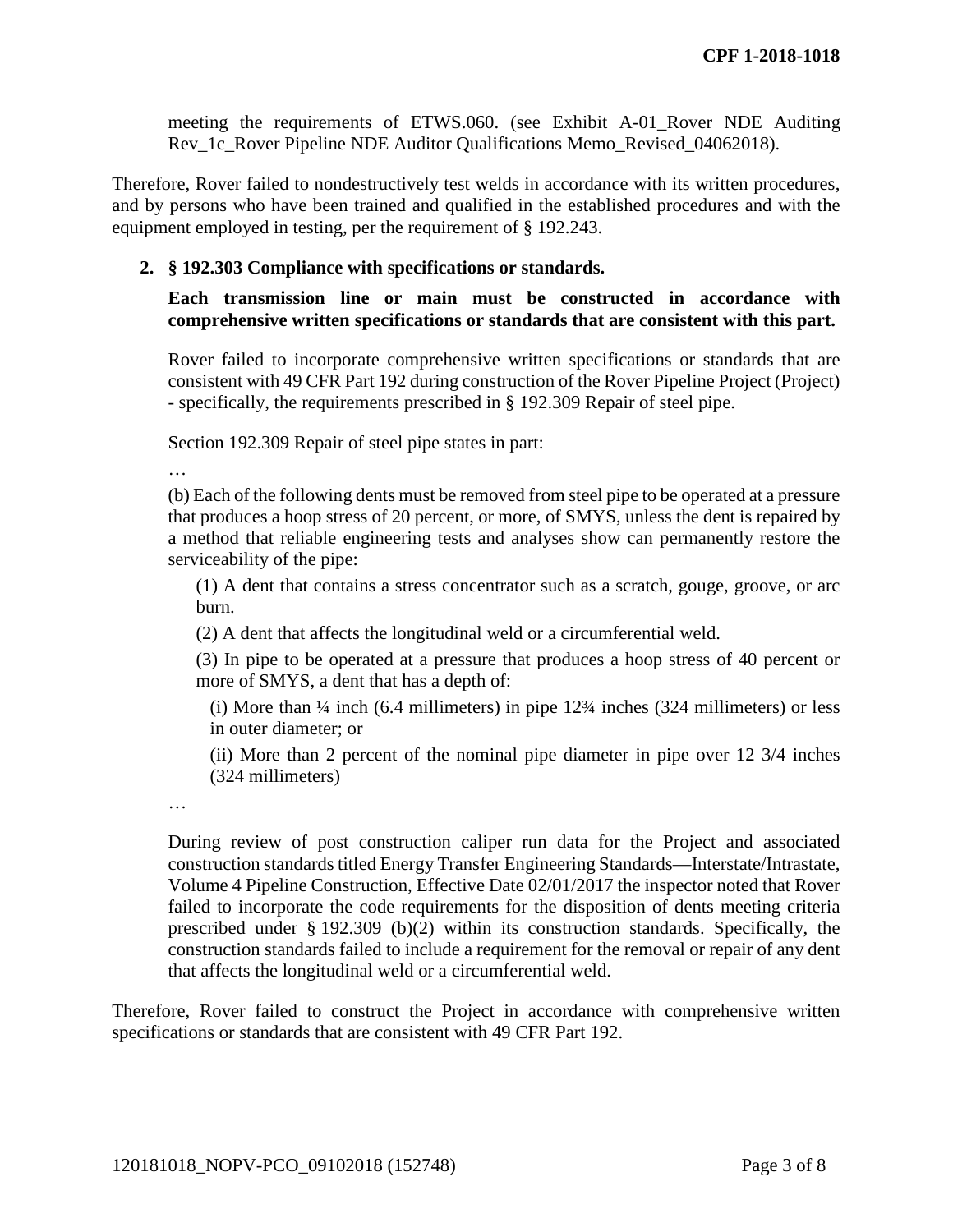# **3. § 192.319 Installation of pipe in a ditch**

**(a) When installed in a ditch, each transmission line that is to be operated at a pressure producing a hoop stress of 20 percent or more of SMYS must be installed so that the pipe fits the ditch so as to minimize stresses and protect the pipe coating from damage.** 

Rover failed to install portions of the Rover Pipeline Project (Project) in such a manner so as to minimize stresses and protect the pipe coating from damage by installing pipe under excessive axial, tensile or bending stresses.

During hydrostatic testing of the Project, Rover experienced 3 girth weld failures, two of which were attributable to large axial and/or residual stresses. Independent third party analysis concluded that improper installation practices were contributing factors to these failures.

The project experienced a girth weld failure on the Sherwood Lateral on December 18, 2017 at Station 648+94 in Tyler County WV. Rover's investigation into the failure included an independent metallurgical analysis by Det Norske Veritas Germanischer Lloyd (DNV GL). The DNV GL analysis concluded:

"*The failure occurred primarily due to overload from hydrostatic stresses and relatively large axial stresses. Supporting evidence for the presence of relatively large axial stresses include various locations of necking around the circumference of the girth weld, a relatively large opening between the failed ends, cracks in the epoxy field girth weld coating, and the overload nature on the fracture surface. Possible contributing factors to relatively large axial stresses acting on girth welds include stresses associated with tie-in configurations, settlement, and overburden."*

The presence of large axial/residual stresses acting on the weld was also evident by a post failure photo noting extensive separation of pipe ends. Evidence of extensive stress induced coating damage was also captured in post incident analysis photos labeled as Figure 5 through 8, and 59 through 63 in the final DNV GL report.

The project also experienced a girth weld failure on the Burgettstown Lateral on January 15, 2018 at Station 2243+37 in Carrel County OH. Rover's investigation into the failure included an independent metallurgical analysis by DNV GL. The DNV GL analysis concluded:

*Supporting evidence for the conclusion that the cause of the pre-existing crack was HACC include the location of the crack on the OD surface, adjacent to the toe of the weld, the high hardness and coarse grain/bainitic microstructure of the HAZ of the elbow near the weld toe; the large degree of weld misalignment following the failure, indicating possibly high residual stresses; and the use of cellulosic-coated electrodes. Hydrogen-assisted cold cracks most typically occur in the HAZ of girth welds in steels with high carbon equivalent (CE) values. The CE of the elbow fitting base metal was higher than the CE of the pipe material, but was at a level that typically indicates moderately good resistance to HACC. The external toe of the girth weld is a likely location for crack initiation because of the stress concentration associated with the toe and what could have been a high cooling rate,*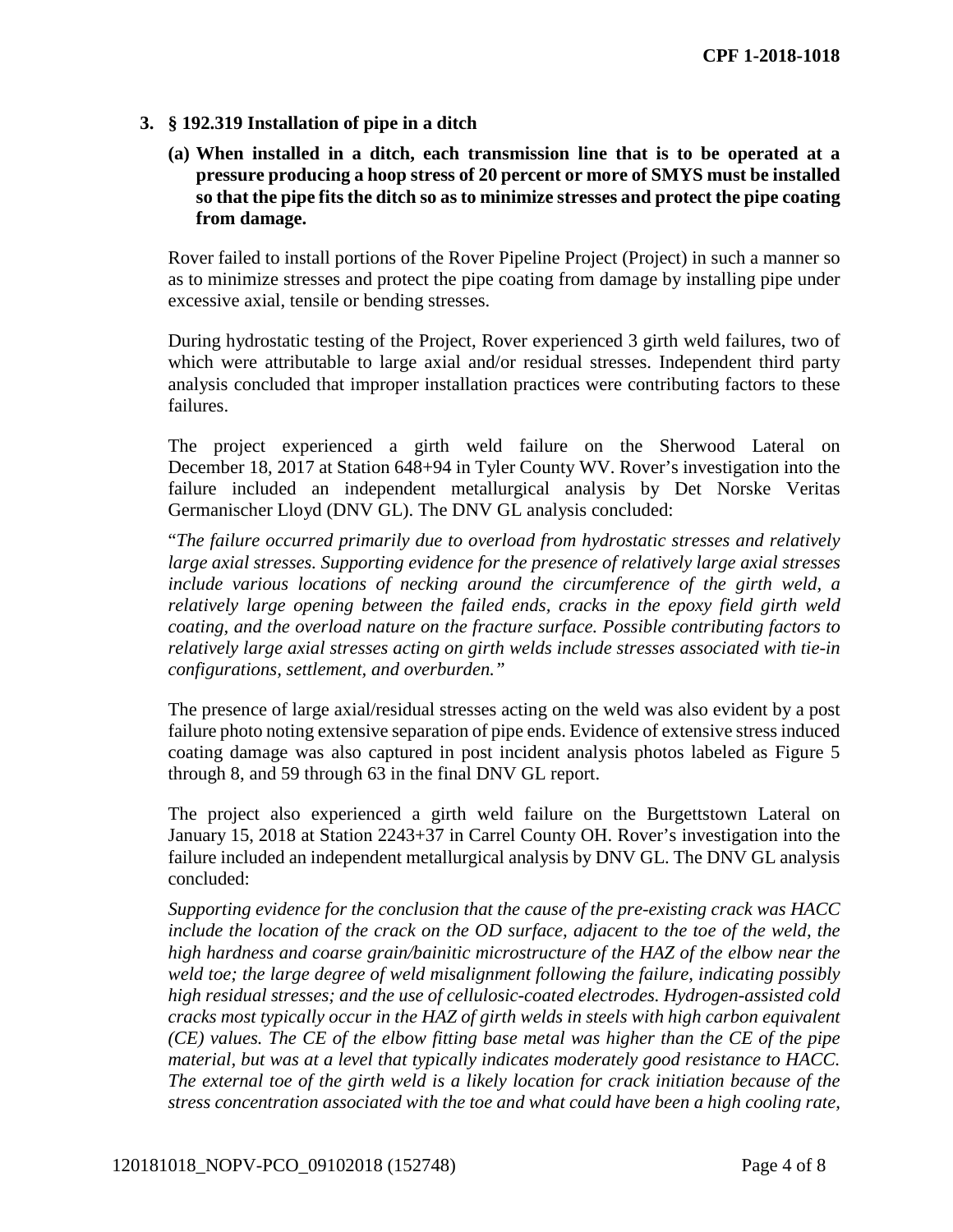*which tends to promote the formation of crack-susceptible high-hardness microstructures. The weld misalignment, as well as a possible axial misalignment, could both be significant stress risers.*

Evidence of extensive stress induced coating damage was also captured in post incident analysis photos detailed in the following except:

*Figure 5 through Figure 9 are photographs of the external pipe surface at the U/S (failed) girth weld. The figures are sequential photographs around the circumference of the failure opening at the girth weld and show numerous circumferential cracks in the field applied girth weld coating, indicating there was significant deformation of the pipe prior to failure. The axial extent of the cracks is quite severe (several inches) near the ends of the failure opening and is less severe near the middle of the opening, between 8.8 (11: 11 orientation) and 1.6 (2:02 orientation) feet CW of TDC. Also indicated is the location of the top button of the girth weld in Figure 5, which is at the 9:00 orientation, and confirms that the weld was not completed in the ditch.* 

The project also experienced 3 additional girth weld failures (cracks) during remediation efforts stemming from PHMSA findings associated with non-conformance with API-1104. The three welds identified as CGTI0011JJ, SWTI0219V and SWML5233D cracked subsequent the removal of a portion of original weld metal to facilitate repairs, and prior to deposit of new weld metal. Two of the three welds involved tie-in welds, with one (SWTI0219V) requiring approximately 300' of mainline excavation to facilitate proper alignment and a stress-free installation of a short replacement section. These occurrences also suggest that very high external tensile or bending stress may have been introduced at the time of installation on the Project and as the weld cross-section was reduced by grinding during repair efforts, localized stress is increased.

Further analysis of the Project caliper tool data by the PHMSA inspector noted uninvestigated instances where the tool vendor identified pipe sections that appeared to be experiencing undue stress. As a result, Rover conducted an analysis and selected two locations for re-excavation. Confirmation Dig SWFB0307E noted cracking that was limited to the girth weld coating only and the result of stress exerted on the pipe. It was determined that the pipe was being forced against a ditch bank comprised of rock with enough force to produce ovality. Per the operator, a rock hammer was brought in and the ditch sides and bottom were excavated away to allow the pipe to rest in a neutral position in the ditch.

Therefore, Rover failed to install pipe in such a manner so as to minimize stresses and protect the pipe coating from damage.

### Proposed Compliance Order

Under 49 U.S.C. § 60122 and 49 CFR § 190.223, you are subject to a civil penalty not to exceed \$209,002 per violation per day the violation persists, up to a maximum of \$2,090,022 for a related series of violations. For violations occurring prior to November 2, 2015, the maximum penalty may not exceed \$200,000 per violation per day, with a maximum penalty not to exceed \$2,000,000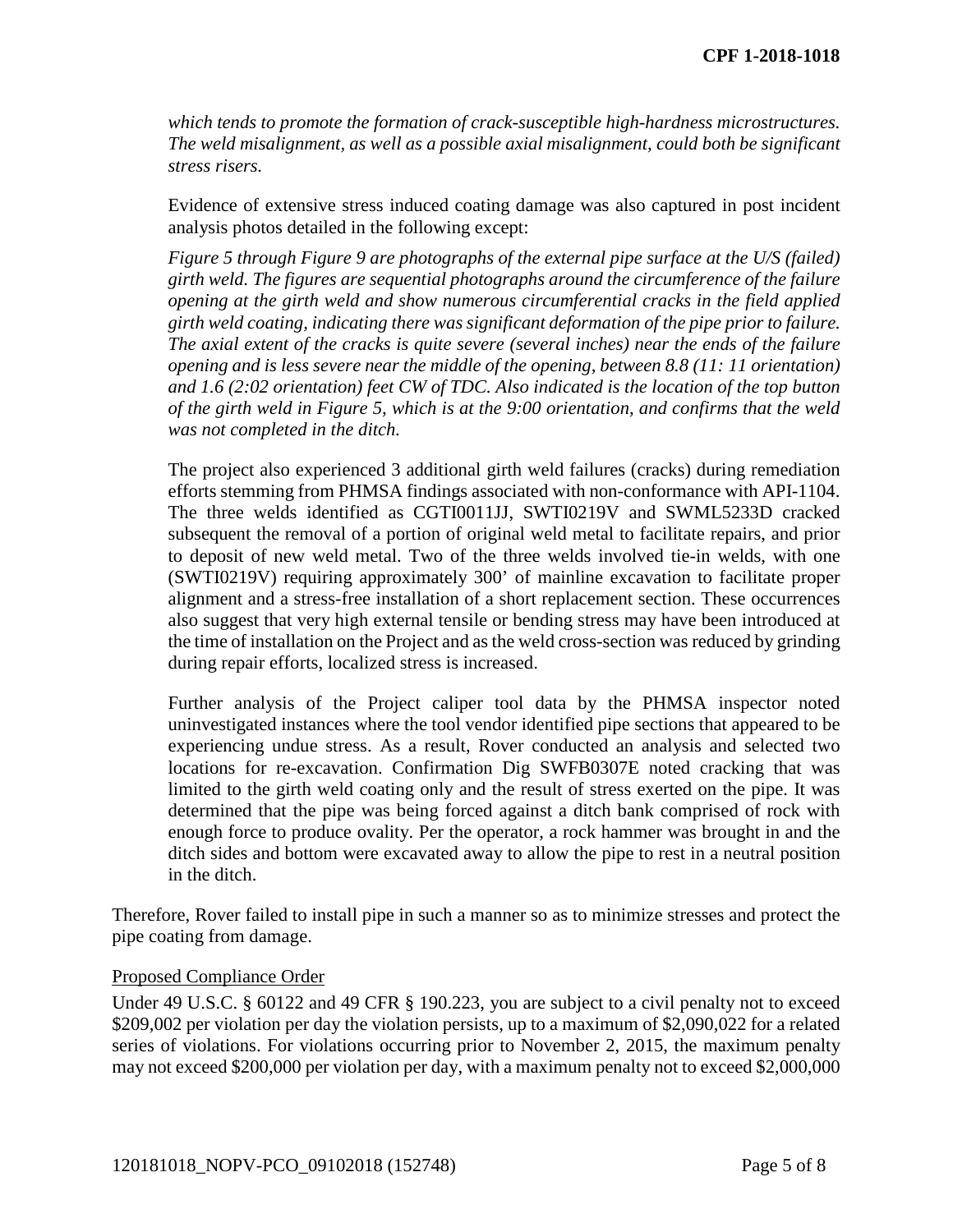for a related series of violations. We have reviewed the circumstances and supporting documents involved in this case, and have decided not to propose a civil penalty assessment at this time.

With respect to items 1, 2 & 3 pursuant to 49 U.S.C.  $\S$  60118, the Pipeline and Hazardous Materials Safety Administration proposes to issue a Compliance Order to Rover Pipeline, LLC. Please refer to the Proposed Compliance Order, which is enclosed and made a part of this Notice.

### Response to this Notice

Enclosed as part of this Notice is a document entitled Response Options for Pipeline Operators in Compliance Proceedings. Please refer to this document and note the response options. Be advised that all material you submit in response to this enforcement action is subject to being made publicly available. If you believe that any portion of your responsive material qualifies for confidential treatment under 5 U.S.C. 552(b), along with the complete original document you must provide a second copy of the document with the portions you believe qualify for confidential treatment redacted and an explanation of why you believe the redacted information qualifies for confidential treatment under 5 U.S.C. 552(b).

Following the receipt of this Notice, you have 30 days to submit written comments, or request a hearing under 49 CFR § 190.211. If you do not respond within 30 days of receipt of this Notice, this constitutes a waiver of your right to contest the allegations in this Notice and authorizes the Associate Administrator for Pipeline Safety to find facts as alleged in this Notice without further notice to you and to issue a Final Order. If you are responding to this Notice, we propose that you submit your correspondence to my office within 30 days from receipt of this Notice. This period may be extended by written request for good cause.

Please submit all correspondence in this matter to Robert Burrough, Director, PHMSA Eastern Region, 820 Bear Tavern Road, Suite 103, West Trenton, New Jersey 08628. Please refer to CPF 1-2018-1018 on each document you submit, and whenever possible provide a signed PDF copy in electronic format. Smaller files may be emailed to robert.burrough@dot.gov. Larger files should be sent on a CD accompanied by the original paper copy to the Eastern Region Office.

Additionally, if you choose to respond to this (or any other case), please ensure that any response letter pertains solely to one CPF case number.

Sincerely,

**Robert Burrough** Director, Eastern Region Pipeline and Hazardous Materials Safety Administration

Enclosures: Proposed Compliance Order Response Options for Pipeline Operators in Compliance Proceedings

120181018 NOPV-PCO 09102018 (152748)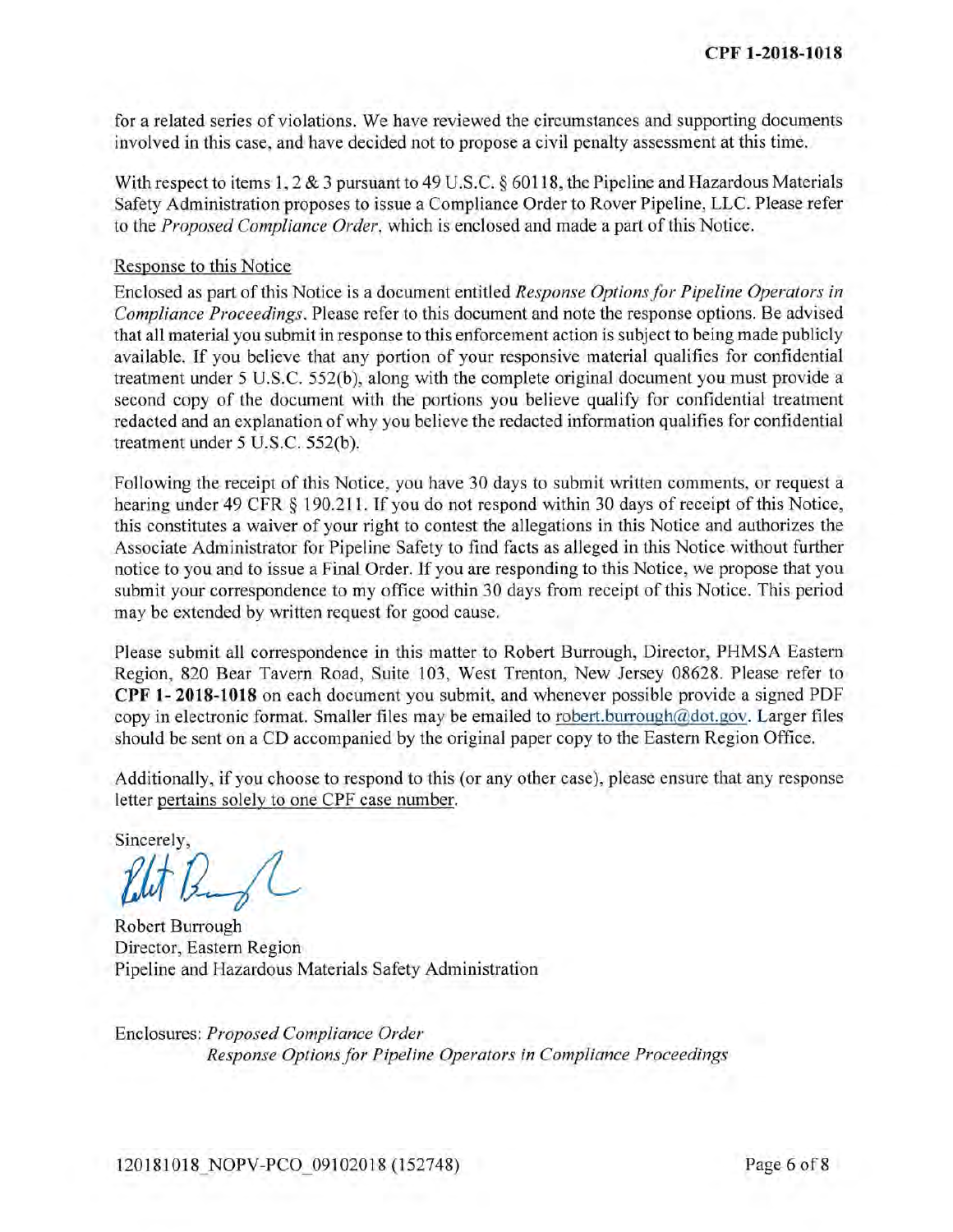### **PROPOSED COMPLIANCE ORDER**

Pursuant to 49 U.S.C. § 60118, the Pipeline and Hazardous Materials Safety Administration (PHMSA) proposes to issue to Rover Pipeline, LLC (Rover) a Compliance Order incorporating the following remedial requirements to ensure the compliance of Rover with the pipeline safety regulations:

- 1. With respect to Item Number 1 of the Notice pertaining to Rover's failure to perform NDE in accordance with written procedures and by persons who have been trained and qualified in the established procedures and with the equipment employed in testing, Rover shall complete at a minimum, the following actions:
	- a. For all weld radiographs that were the responsibility of the two unqualified NDE auditors identified under Mitigation Proposal Paragraph 4 of Exhibit A-01, a 100% reaudit of said weld radiographs, totaling 9117, shall be completed by independent and appropriately certified Level II or III personnel in accordance with recommended practice ASNT SNT-TC-1A and ETWS.060.
	- b. For all weld radiographs that were the responsibility of the 5 improperly qualified NDE auditors identified under Mitigation Proposal Paragraph 3 of Exhibit A-01, a 10% reaudit of weld radiographs each auditor was responsible for, totaling 385, shall be completed by independent and appropriately certified Level II or III personnel in accordance with recommended practice ASNT SNT-TC-1A and ETWS.060. The 10% sampling and re-audit shall, at minimum, include film produced by each NDE Rig operating on the Spreads that each NDE auditor was responsible for.
	- c. For all weld radiographs that were the responsibility of the 3 industry qualified NDE auditors not meeting ETWS.060 requirements identified under Mitigation Proposal Paragraph 2 of Exhibit A-01, a 10% re-audit of weld radiographs each auditor was responsible for, totaling 419, shall be completed by independent and appropriately certified Level II or III personnel in accordance with recommended practice ASNT SNT-TC-1A and ETWS.060. The 10% sampling and re-audit shall, at minimum, include film produced by each NDE Rig operating on the Spreads that each NDE auditor was responsible for.
	- d. For all overturned calls made by the NDE auditors covered under Mitigation Proposal Paragraph 5 of Exhibit A-01, a 100% re-audit of said weld radiographs, totaling 31, shall be completed by independent and appropriately certified Level II or III personnel in accordance with recommended practice ASNT SNT-TC-1A and ETWS.060.
	- e. Within 30 days of the issuance of the Final Order, provide a written plan addressing implementation of the compliance order, including NDE auditor original weld counts, specified re-audit sample sizes, and results. A protocol detailing the process for final disposition of any rejects and/or remedial action required by 49 CFR 192 as a result of re-audit findings shall be included.
- 2. With respect to Item Number 2 of the Notice pertaining to Rover's failure to construct the Project in accordance with comprehensive written specifications or standards that are consistent with 49 CFR Part 192, specifically § 192.309(b)(2), Rover shall complete at a minimum, the following actions: